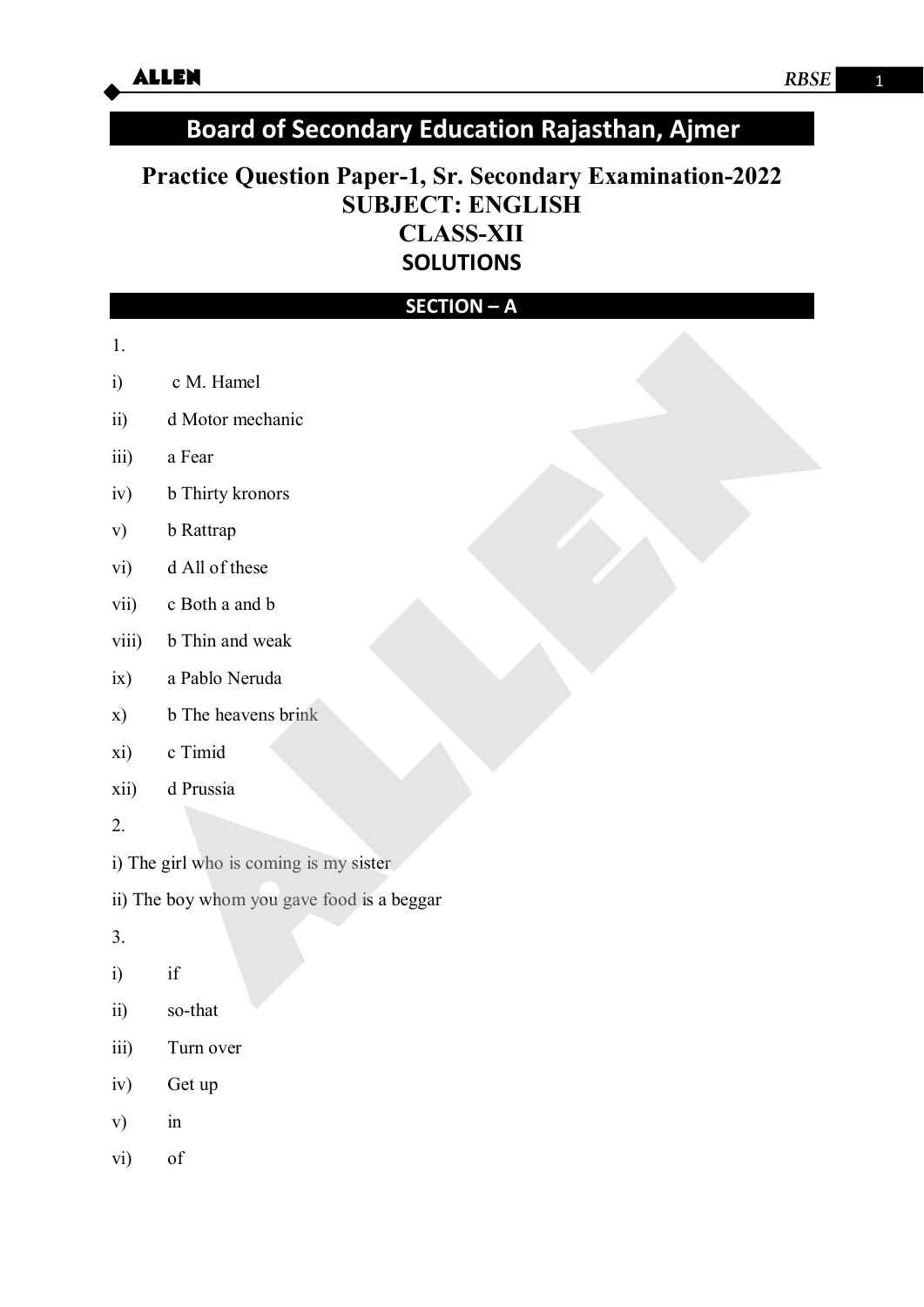## **SECTION – B**

#### 4.

- i) Delhi has grown into the city that shuns children. It has snatched play fields from kids with vehicles both stationary and on the move occupying every inch of space available.
- ii) Supreme Court Judge Kurian Joseph expressed his anguish at the shrinking playing space for children in Delhi.
- (iii) Kuldeep Singh, an architect and urban planner, who worked with DDA during 1956- 57 to bring out Delhi's first master plan, explained how initially children's needs were the town planner's priority.
- iv) A huge open space was reserved for children which we called 'tot-lots'.
- v) Correct –(synonym) Reconsider, separate (antonym) glued

5.

- i) It is a body reaction to any demands or changes in its internal and external environment.
- ii) It is important that you recognize the signs of stress in your behavior
- iii) Such signs appear in the attitude and behavior of the individual as muscle tension in various parts of the body, palpitation and high blood pressure, indigestion, hyperacidity and ultimately in self destructive behavior such as eating and drinking too much, smoking excessively. space to entaric in Example.<br>
iii) Kuldeep Singh, has a recharged to which and urban planner, who worked with DDA during 1956-<br>
S7 to bring out Delhi's first master plan, explained how initially children's needs were<br>
the
- iv) Whenever there is a change in the external environment such as temperature pollutants, humidity and working conditions.
- v) In these days of competition when a person makes up his mind to surpass what has been achieved by others leading to an imbalance between demands and resources, it causes psycho-social stress.

### **SECTION – C**

- 6. He had withdrawn three hundred dollars.
- 7. The prince was just 10 days old.
- 8. Sadao's education was his father's chief concern. For this reason, he had sent Sadao to America to learn all that could be learned about surgery and medicine.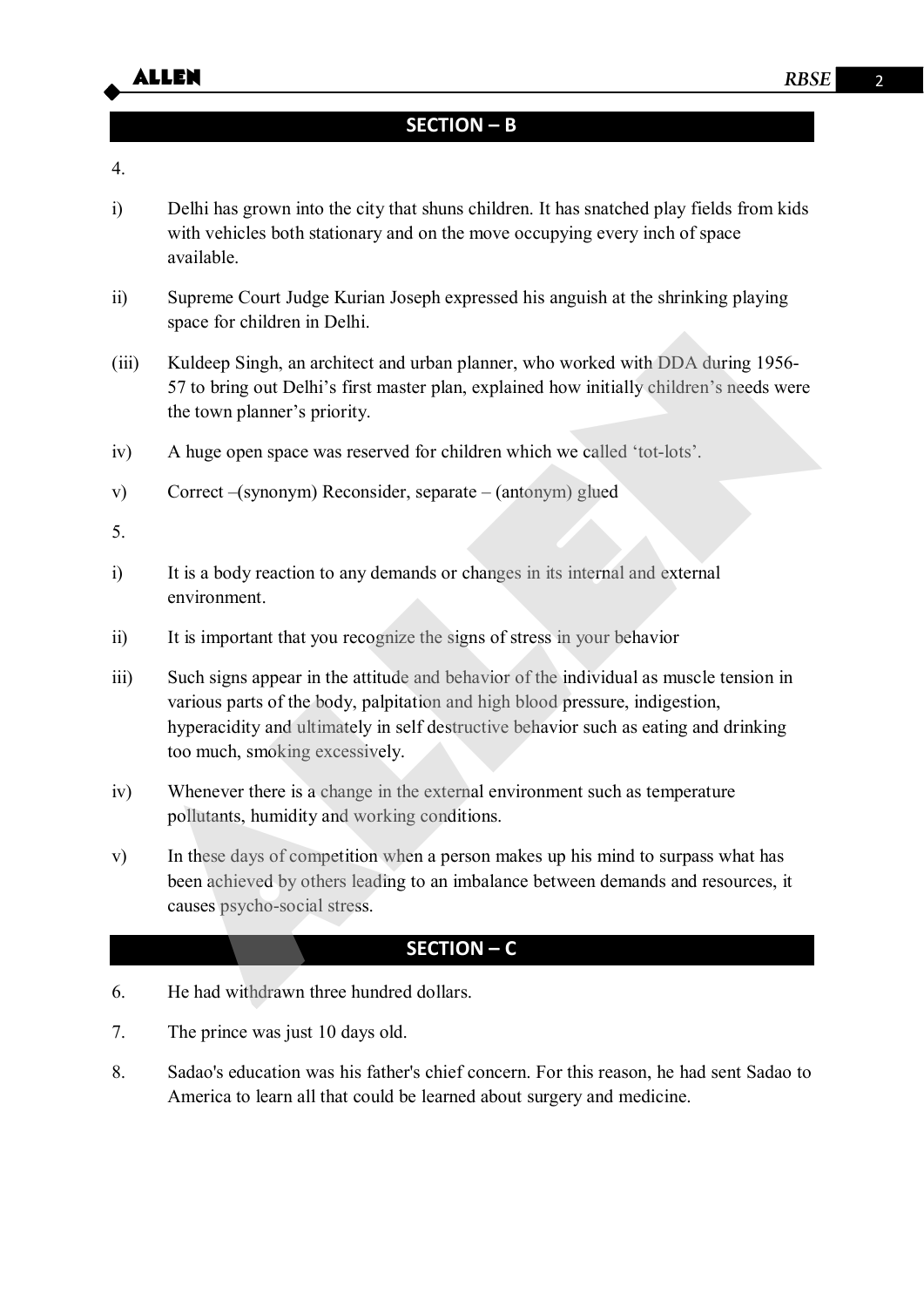# **ALLEN** RBSE 3

- 9. Lamb changed him from a bitter and pessimistic boy to a mature and a confident person. His attitude towards life underwent a transformation. He got encouraged by Mr. Lamb's inspiring enthusiasm and unceasing zeal to live life to the full.
- 10. Bama became sad on listening how the upper caste people behaved towards low caste persons like them. She felt provoked and angry. She wanted to touch those vadais herself.
- 11. Though Douglas was extremely frightened he had his wits intact so on his way down he started to plan. He decided that when his feet would hit the bottom he would make a big jump, come to the surface, lie flat on it and then paddle to the edge of the pool.
- 12. Gandhiji agreed to a settlement of 25 percent refund to the farmers because he wanted to break the dead lock between the landlords and the peasants. For him the amount of the refund was not important; the important thing was that the landlords were compelled to part with their money and along with that part with their prestige. In state to pain. In eactive tunk when in set wout in the bottom in the bottom and the signing, come to the surface, lie flat on it and then paddle to the edge of the pool.<br>
2. Gandhiji agreed to a settlement of 25 percen
- 13. The map on the wall shows beautiful rivers, mountains and valleys; the world of rich and influential people; the world that they don't know which is to be explored by them whereas the world of the slum consists only of dim lanes covered with a lead sky fraught with misery and problems.
- 14. `Keeping Quiet' leaves a message of universal brotherhood and peace. It urges people to stop all sorts of aggression, including that towards the environment.
- 15. In the poem, the poet has mentioned everything in nature as a thing of beauty whose beauty never dies or goes away but increases with time. The sun, the moon, the rivers, the trees young and old, daffodil flowers, ferns and roses, the greenery and streams are all things of beauty.
- 16. The Tiger King resolves to hunt a hundred tigers to disprove the prediction of the astrologer. Instead of accepting the fact of death which is inevitable and trying immortalize himself through his deeds, he went on showing his might to the people.
- 17. Sadao was a real doctor. He would not let a man die if he could help him. That is why he cured even an "enemy" of bullet wound and did not hand him over to the police. He faced a great risk to his position and life by sheltering the man.
- 18. Derry avoided the company of others and remained isolated because he hated the pitiful and curios stares that were directed towards him by the people. He felt that everybody was afraid of his appearance and stay with him only out of compulsion.
- 19. These people live in mud structures with roofs made of tin and tarpaulin. The ration cards which allow them to buy grains, and the garbage are their means of survival. They believe that their transit shacks are a better place than their native villages that provide no food.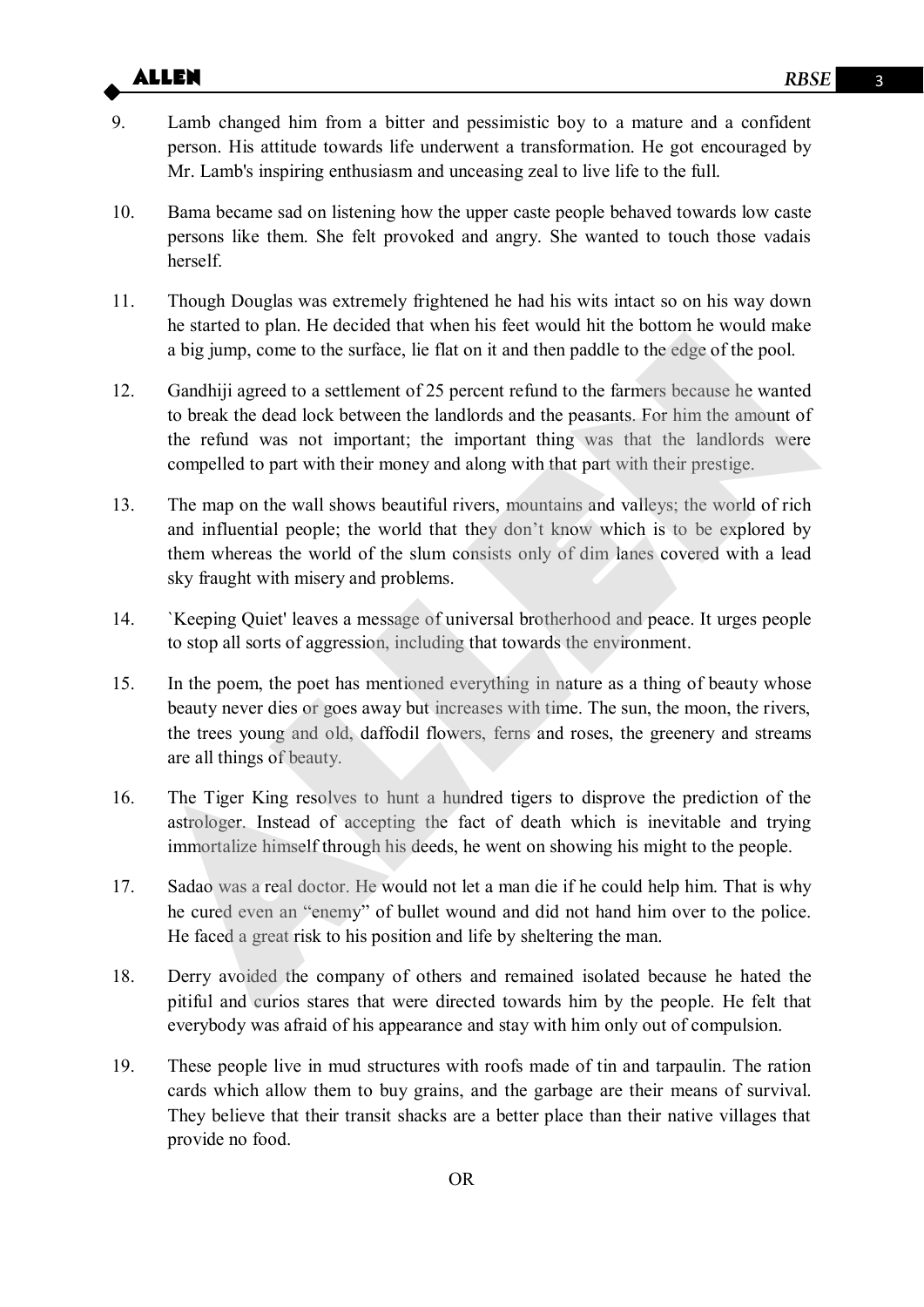Gandhiji viewed the social, economic and cultural backwardness of the area. He appointed volunteers to teach the villagers. Kasturba taught the Ashram rules and personal cleanliness and community sanitation. A doctor volunteered his services for six months to improve the health conditions of the people.

- 20. The instructor put a belt around Douglas and attached a rope to the belt which went through a pulley that ran on an overhead cable. He held on to the rope and they went back and forth across the pool for three months, after which his terror of water slackened a bit. Next, he taught Douglas to put his face under water and exhale and raise his nose and inhale. Douglas repeated the exercise hundreds of times. Next, he held Douglas at the side of the pool had him kick with his legs. After weeks of practice he could command his legs. Thus, piece by piece he built a swimmer out of Douglas and when he had perfected each piece, he put them together into an integrated whole and asked Douglas to swim the length of the pool. After the instructor was done with his training, Douglas himself practised a lot and was able to overcome his fear of water.
- 21. Derry (whose full name is Derek) is a boy of fourteen with a badly burned face. Of the accident that left him scarred, all he says is "I got acid all down that side of my face and it burned it all away. It ate my face up." Because of this, people treat him differently—he complains that others fear and pity him, and usually actively avoid him. This has led Derry to isolate himself and create a tough, reserved exterior. He wants to avoid being hurt, and so he avoids everyone he can, and when he does interact with other people he is both wary and angrily defiant. He also has internalized the way others see him and seems to consider himself monstrous because of his disability. He assumes that the world is a harsh and alienating place, and acts accordingly—for example, climbing over Mr. Lamb's garden wall instead of checking the gate, which is always left open. At first Derry assumes that Mr. Lamb will treat him like other people do, but he is soon intrigued by the old man's "peculiar" questions and open nature, suggesting that Derry does in fact long for human connection even as he fears the potential pain of being rejected. This is confirmed when Derry runs away from his mother—who, it's suggested, treats him with a dehumanizing kind of pity—to go back to Mr. Lamb's garden, where he just wants to sit and talk with the old man. raise his nose and inhale. Douglas repeated the exercise hundreds of times. Next, he<br>held Douglas at the side of the pool had him kick with his legs. After weeks of<br>practice he could command his legs. Thus, piece by piece
- 22. The fears, anxieties and insecurities of the modem world are taking a toll on man's mind. He feels helpless and frustrated and seeks temporary respite from life's harsh realities. Charley too was unable to cope with his fast-paced and stressful life so his flight to the third level was undoubtedly a medium of escape for him. It is nothing but a creation of Charley's own mind. He wants to escape from the modern world's insecurity, fear, worries and stress and so seeks an exit, a medium to get away into the world of dreams and fancies.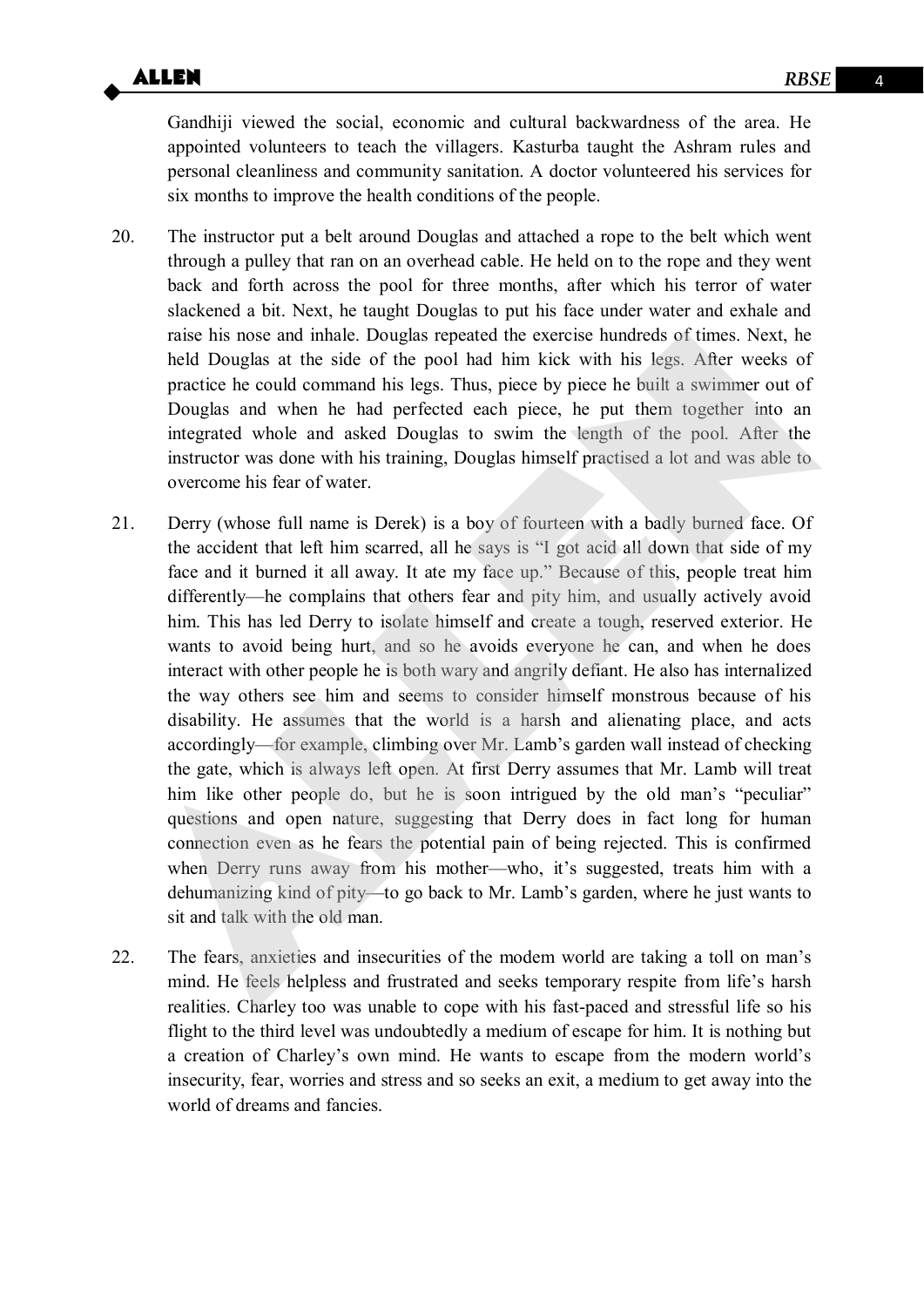

### **SECTION – D**

23.

#### **WANTED**

Wanted a one-room set with separate bathroom and kitchen near Government Senior Secondary School, Alwar for a student of class XII for about 1000/- per month. Contact – Ajay Kumar, XII B, Govt. Senior Sr. School, Alwar between 10 a.m. and 4 p. m.

#### OR

Govt. Sr. Sec. School, Jaipur

#### **NOTICE**

#### Debate Competition

This is to notify that a debate is going to be organized on August 20, 20XX in Multi-Purpose Hall of our school at 2 p.m. The subject for the debate is, "Pen is mightier than the sword." Those who are interested in taking part in the debate should see the undersigned on or before the 14th of August. All are requested to attend the debate. Mahendra Prasad (Secretary - English Debating Society)

24. Dholpur, February 10: Govt. Sr. Sec. School, Dholpur, celebrated its 24th Annual Function with fanfare. The District Collector graced the occasion, while a number of prominent personalities from the city were also present. The proceedings began with a welcome speech by the principal, who recounted the institution's eventful journey and its various achievements over the years. A well-coordinated cultural programme followed in which students presented a colourful array of songs and dances. The chief guest then gave an inspiring speech, exhorting students to excel in their studies and also in extra-curricular activities. The function ended with the National Anthem. ALLEN

#### OR

Follow the grammatical rules and use correct vocabulary to translate the passage.

25. A-45, Tilak Nagar

Jaipur

 $1<sup>st</sup> March$ , 2016

The Principal

Mahatma Gandhi Sr. Sec. School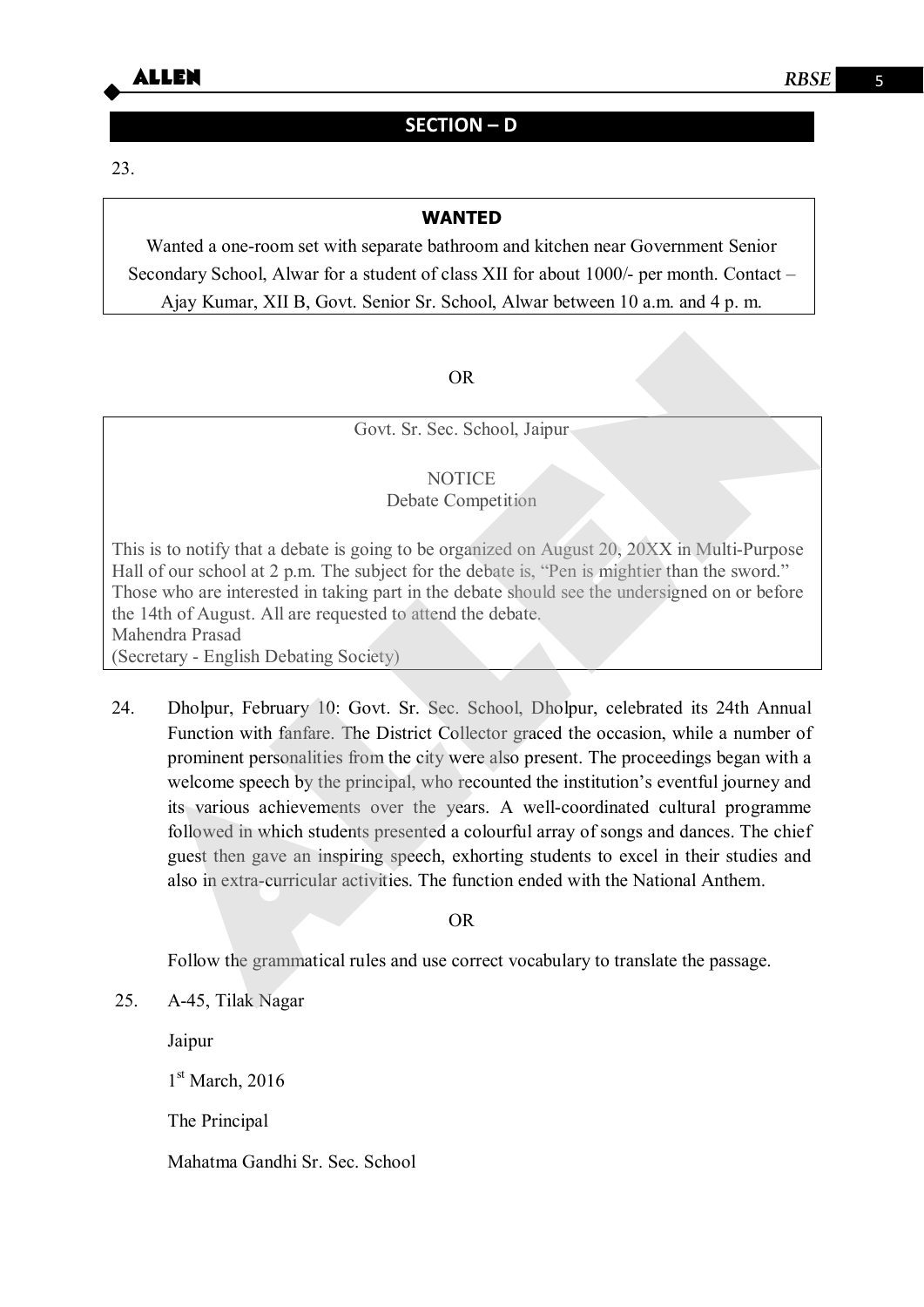

Alwar

Subject: Application for the post of English Lecturer.

Sir

With reference to the subject cited above I would like to state that I came to know through your advertisement published in the Times of India that you have a vacancy for the post of PGT Maths in your esteemed Institute.

#### **Curriculum Vitae**

#### **Personal Information**

| Since I meet the required eligibility criteria, I would like to offer my candidature for<br>the same.                      |  |                                       |  |  |  |  |
|----------------------------------------------------------------------------------------------------------------------------|--|---------------------------------------|--|--|--|--|
| I hope, you will definitely provide me with a chance to be interviewed so that I can<br>prove my worth for your institute. |  |                                       |  |  |  |  |
| Thanking you                                                                                                               |  |                                       |  |  |  |  |
| Yours sincerely                                                                                                            |  |                                       |  |  |  |  |
| Geet                                                                                                                       |  |                                       |  |  |  |  |
| Enclosure: Curriculum Vitae                                                                                                |  |                                       |  |  |  |  |
| <b>Curriculum Vitae</b>                                                                                                    |  |                                       |  |  |  |  |
| <b>Personal Information</b>                                                                                                |  |                                       |  |  |  |  |
| Name                                                                                                                       |  | Geet                                  |  |  |  |  |
| <b>DOB</b>                                                                                                                 |  | 09 February 1993                      |  |  |  |  |
| <b>Marital Status</b>                                                                                                      |  | Single                                |  |  |  |  |
| Languages Known                                                                                                            |  | Hindi, English, Malayalam             |  |  |  |  |
| Father's Name                                                                                                              |  | Sreedharan Nair                       |  |  |  |  |
| Nationality                                                                                                                |  | Indian                                |  |  |  |  |
| Address for Correspondence -                                                                                               |  | A- 45, Tilak Nagar, Tonk road, Jaipur |  |  |  |  |
| <b>Educational Abstract</b>                                                                                                |  |                                       |  |  |  |  |
|                                                                                                                            |  |                                       |  |  |  |  |

#### **Educational Abstract**

| Exam | <b>Board/University</b>                    | Year | <b>Remarks</b> |
|------|--------------------------------------------|------|----------------|
|      | $C$ BSE                                    | 2007 | 90%            |
|      | $\mathbb{C}\mathsf{B}\mathsf{S}\mathsf{E}$ | 2009 | 95%            |
| B.A. | $'$ <sup>I</sup> OK                        | 2012 | 95%            |
| M.A. | $'$ IOK                                    | 2014 | 80%            |
| R Ed | ∩K                                         | 2015 | 80%            |